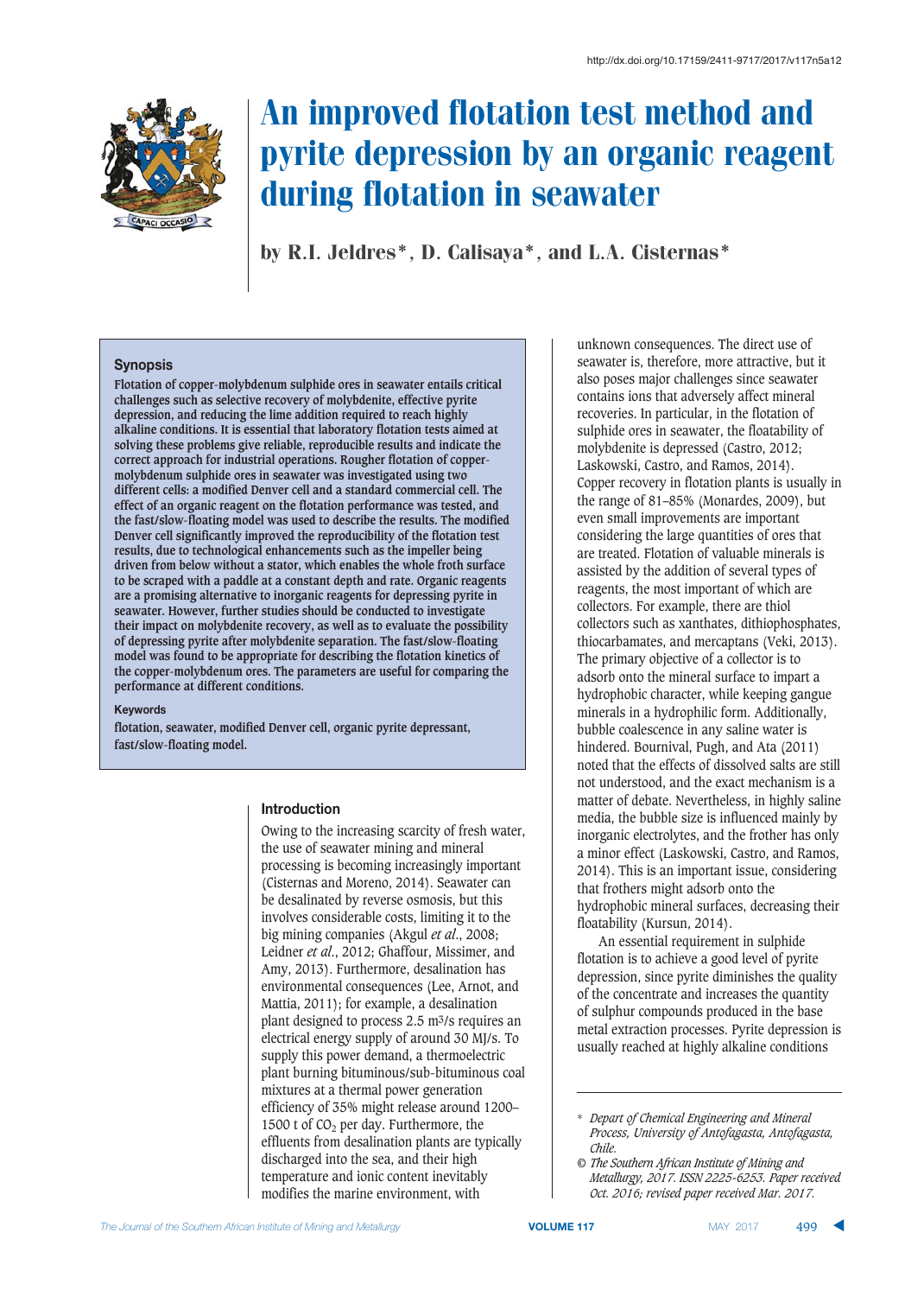(pH above 10.5), wherein the pyrite surface is covered by hydrophilic iron oxides such as  $Fe(OH)_3$ ,  $Fe(OH)_2$ , or  $\alpha$ -FeOOH (Wang, 1989; Mermilled-Blondin *et al*., 2005). A high pH is commonly attained by lime addition, but the required amount is excessive due to the buffering effect of seawater, which increases the lime consumption by 5-10 times compared to fresh water (Castro, 2012; Veki, 2013). However, at pH values over 10.5, both calcium and magnesium ions form colloidal hydroxides, carbonates, and sulphates, which are detrimental for the recovery of molybdenite, and the quality of the concentrate is reduced (Castro and Laskowski, 2011; Ramos, Castro, and Laskowski, 2013; Jeldres *et al*., 2017). Some researchers have proposed that these complexes might precipitate onto the molybdenite surfaces and render them hydrophilic (Parraguez, Bernal, and Cartagena, 2009; Lucay *et al*., 2015). For this reason, operating rougher flotation at pH values lower than 9 to avoid  $MoS<sub>2</sub>$  depression has been recommended, with pyrite depression by alternative reagents. In this regard, the use of inorganic depressants such as cyanides, sulphites, or ferrocyanides has raised concerns on environmental grounds. Therefore, organic polymers have been studied, in view of their natural, biodegradability and non-toxicicity (Lopez-Valdivieso *et al*., 2004; Bicak *et al*., 2007; Liu *et al*., 2009; Bulut *et al*., 2011; Koleini, Abdollahy, and Soltani, 2012; Sarquís *et al*., 2014; Mu, Peng, and Lauten, 2015). However, there is currently a lack of knowledge about the interaction between these additives and solid surfaces in highly saline environments. Some studies have shown that reagent behaviour in saline solutions depends on the type of salt in solution (maker or breaker), and the electrical charge of both the solid surface and the reagents (Hancer, Celik, and Miller, 2000; Jeldres *et al*., 2014). For a complete review of the use of saline water and seawater in flotation, see Jeldres, Forbes, and Cisternas (2016).

Consequently, the objectives of this paper are to (i) evaluate the rougher flotation of copper-molybdenum sulphide ores in seawater with different reagents, including an organic pyrite depressant, and (ii) compare the reproducibility of the results using two types of flotation cell: a modified Denver cell and standard commercial cell. The CSIRO has developed a novel flotation cell that corresponds to a modified Denver cell. The impeller and shaft are driven from below the cell, which allows the whole surface of the froth to be scraped with a paddle at constant depth and rate (Forbes, Davey, and Smith, 2014). The cell is fitted with a rubber diaphragm, sight tube, and electronic sensor for automatic detection and control of the pulp level (Forbes,

*Table I* **2 8**  $\frac{1}{2}$  **5**  $\frac{1}{2}$  **p**  $\frac{1}{2}$  **p**  $\frac{1}{2}$  **p**  $\frac{1}{2}$  **p**  $\frac{1}{2}$  **p**  $\frac{1}{2}$  **p**  $\frac{1}{2}$  **p**  $\frac{1}{2}$  **p**  $\frac{1}{2}$  **p**  $\frac{1}{2}$  **p**  $\frac{1}{2}$  **p**  $\frac{1}{2}$  **p**  $\frac{1}{2}$  **p**  $\frac{1}{2}$  **p**  $\frac{$ **Antofagasta, Chile (Ordoñes** et al., 2013)  **58954 -!3 93!3 #7:8954 -!3 93!3**  $N<sub>0</sub>$  $\frac{1}{3}$  | 0.21 | 0.0034 | Na<sup>+</sup> | 11.124 | 0.4837  $SO<sub>4</sub>$ <sup>2-</sup>  $\frac{2}{4}$  2.66 0.0277 K<sup>+</sup> 0.361 0.0093  $10<sub>2</sub>$ 0  $\big|$  0.0000  $\big|$  Mg<sup>2+</sup>  $\big|$  1.576  $\big|$  0.0649  $CI^-$  | 19.71 0.5560  $Ca^{2+}$  | 0.171 0.0043  $CIO<sub>7</sub>$  $0.12$  0.0012

Davey, and Smith, 2014). Koh and Smith (2011) have used computational fluid dynamics (CFD) to describe the effect of stirring speed in this cell. Finally, a new parameter obtained from the fast/slow-floating model is proposed as an indicator of the 'global flotation performance.'

 $0.16$  0.0027

# **Methodology**

 $BO<sub>2</sub><sup>3</sup>$ 

Seawater flotation of copper-molybdenum sulphide minerals was carried out in two different flotation cells: (i) the modified Denver cell developed by CSIRO, and (ii) a standard commercial cell. The impact of various reagents, including an organic pyrite depressant, was investigated. Finally, the flotation kinetic was modelled by using the fast/slow-floating model. All tests were performed in duplicate to ensure good reproducibility of the results. Seawater from the coast in the vicinity of Antofagasta, Chile was used. Its composition is shown in Table I.

# *Mineral* samples

Copper-molybdenum sulphide ore samples were acquired from a mining operation in the Antofagasta region. Chemical analysis indicated that the elemental composition was Cu: 0.55%, Mo: 0.010%, Fe: 4.26%. Chalcopyrite is the main copper-bearing mineral.

# *Flotation reagents*

Two different set of reagents, based on xanthate (set 1) and isothiazole (set 2) as primary collectors, were tested (Table II). The best option set (set 1) was used to evaluate the effect of an organic pyrite depressant obtained from corn (Oxi 300, 50 g/t).

# *Flotation tests*

The ore was ground in a ceramic mill for 11.9 minutes to a size distribution of  $P_{80}$ <170 µm. The ground samples were transferred into the batch cell and made up to a volume of

| Table II                                     |              |                                              |              |  |  |  |  |  |  |
|----------------------------------------------|--------------|----------------------------------------------|--------------|--|--|--|--|--|--|
| Reagents employed in flotation tests         |              |                                              |              |  |  |  |  |  |  |
| Set 1                                        |              | Set 2                                        |              |  |  |  |  |  |  |
| Reagent                                      | Dose $(q/t)$ | Reagent                                      | Dose $(q/t)$ |  |  |  |  |  |  |
| Oxi-2650 (primary xanthate collector)        | 45           | Oxi-320B (primary isothazole collector)      | 45           |  |  |  |  |  |  |
| Oxi-41 (secondary dithiophosphate collector) | 22           | Oxi-41 (secondary dithiophodphate collector) | 22           |  |  |  |  |  |  |
| Oxi-92 (frother)                             | 30           | Oxi-92 (frother)                             | 30           |  |  |  |  |  |  |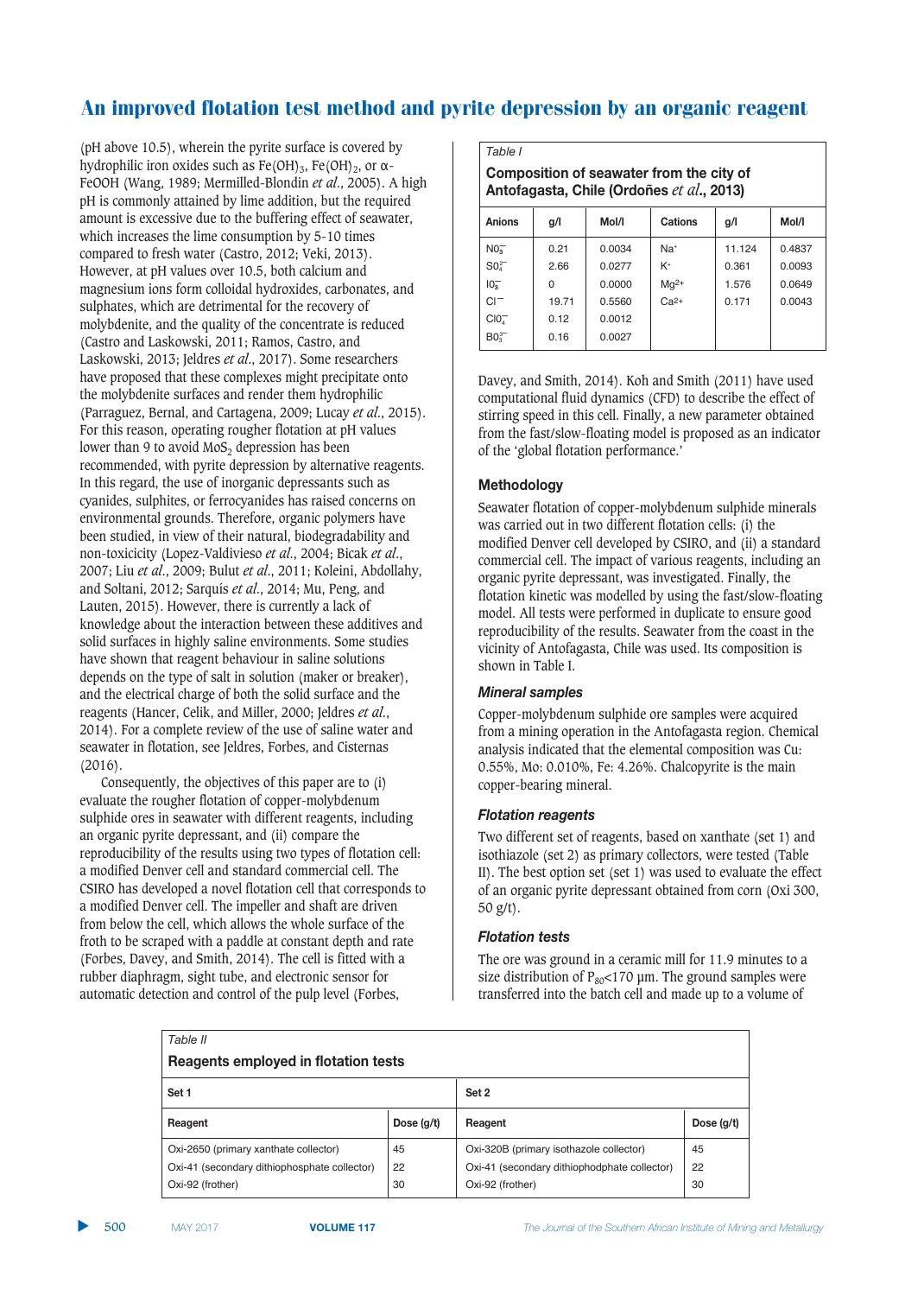$\mathbf{r}$ 

2750 ml, giving a flotation pulp density of 30 wt%. The reagents were all added 5 minutes before the start of flotation. The flotation gas was air at a flow rate of 8 l/min, producing 0.70 cm/s superficial air velocity. Froth depth of the order of 1 cm was scraped every 10 seconds during the test, and the concentrate was collected in trays.

## **Modelling**

The fast/slow-floating particles model was used to describe the flotation kinetics. The model is expressed as:

$$
R(t) = R_{\infty}(\emptyset(1 - \exp(-k_f t)) + (1 - \emptyset)(1 - \exp(-k_s t)) \quad [1]
$$

where  $R(t)$  is the recovery as a function of time  $t$ ,  $\emptyset$  is the fraction of flotation components with a fast rate constant, and  $k_f$  and  $k_s$  are the rate constants for fast and slow components respectively. The parameter *K* is defined as:

 $\sim$   $\sim$   $\sim$   $\sim$   $\sim$   $\sim$ 

$$
K = R_{\infty} (\mathcal{Q}k_f + (1 - \mathcal{Q})k_s)^n
$$

where  $n$  is a weighting index for the flotation rate constants. In this work,  $n = 0.1$ . Besides the modified flotation parameter defined by Ucurum and Bayat (2007), the indicator *K* defined here is useful for selecting the optimum flotation performance since it describes the global flotation performance, considering both maximum recovery and flotation rate. Note that to obtain the indicator *K* all the parameters in Equation [1] are used.

The Effronís pseudo-R-squared measured was used as goodness of fit (GoF), that is,

$$
GoF = 1 - \frac{\sum_{i=1}^{N} (R_i^{exp} - R_i^{mod})^2}{\sum_{i=1}^{N} (R_i^{exp} - \bar{R})^2}
$$
 [3]

where *N* is the number of data values and  $\bar{R}$  the mean of *R*. Predicted flotation kinetic curves from each model were compared with the experimental data.

#### **Results and discussion**

#### *Flotation in highly alkaline conditions*

The buffering effect of seawater (Figure 1) starts at pH 10.2,



**Figure 1–Lime (CaO) and sodium hydroxide (NaOH) required to modify**  $pH$  in the rougher flotation of copper sulphide in seawater



**Figure 2-Cu, Mo, and Fe recoveries by flotation in seawater at pH 11.5** modified with lime (CaO)

and the CaO and NaOH consumption is strongly increased, discouraging operation at this condition. It is also observed that at pH approximately 11, around 25% more CaO than NaOH is required. Additionally, the recovery of molybdenum is poor (Figure 2). Therefore the usual strategy entails maximizing the copper and molybdenum recoveries in the rougher stage, working at a pH near 8, and rejecting the pyrite in the rougher concentrate in the cleaner stage.

## **Effect of reagents**

The effects of two primary copper collectors (Oxi 2650 and Oxi 320B) on seawater flotation of chalcopyrite, molybdenite, and pyrite were compared. A secondary collector (Oxi 41) and frother (Oxi 92) were also incorporated (details in Table II). The experiments were performed at natural pH because this condition maximizes Cu and Mo recoveries. All tests were conducted in duplicate to ensure good reproducibility.

Good recoveries of Cu and Mo were achieved, and the flotation kinetics were similar for both set of reagents. The chalcopyrite recovery after 12 minutes' flotation was 89.2% for reagent set 1, and 89.5% for set 2 (Figure 3). For molybdenum, the recoveries were 79.6% for set 1 and 80.3% for set 2 (Figure 4). The pyrite recoveries were 33.9% for reagent set 1 and 36.6% for set 2 (Figure 5).



Figure 3-Cumulative copper recovery as a function of time for the two  $sets$  of reagents. Tests were performed in a modified Denver cell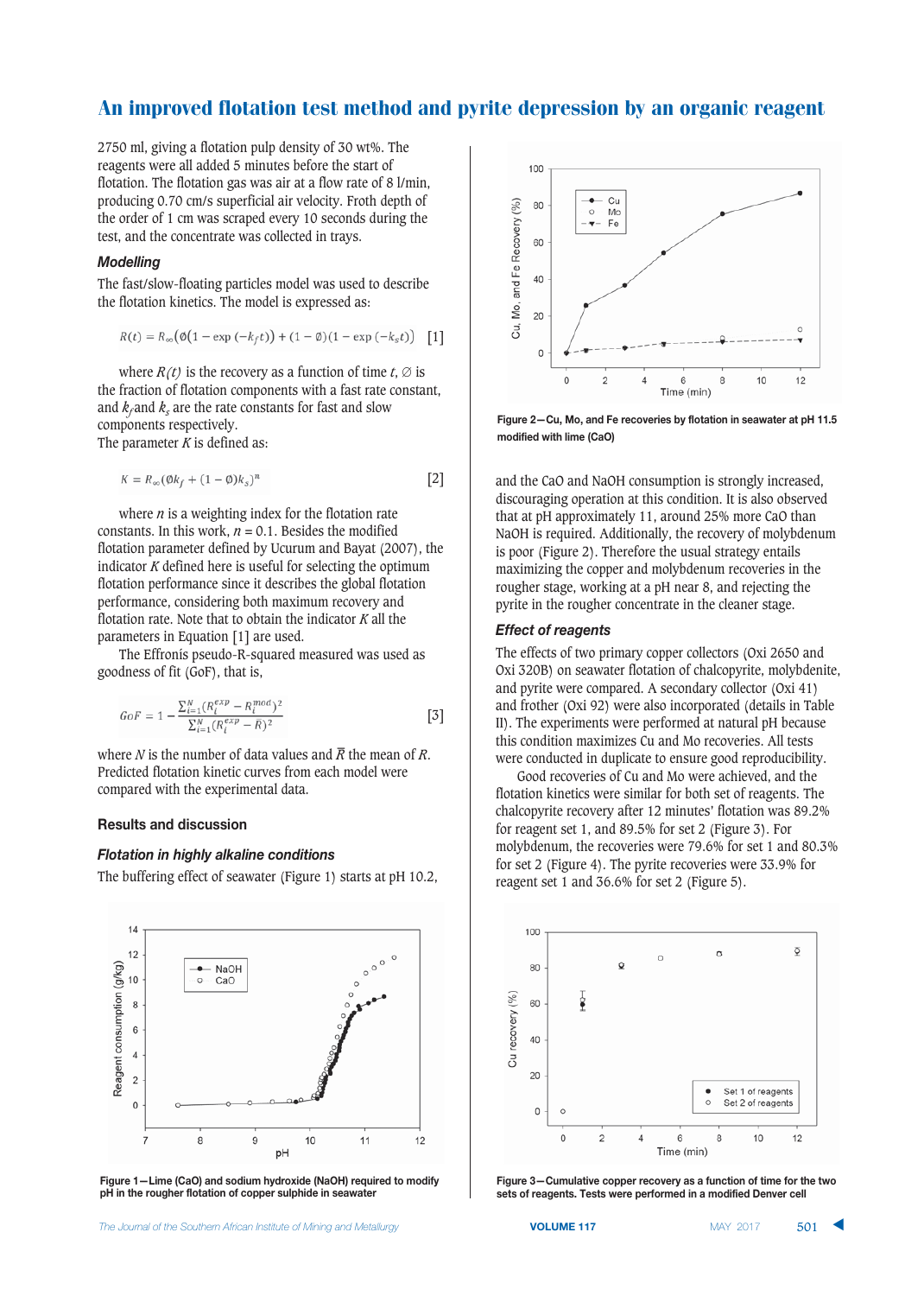

**Figure 4-Cumulative molybdenum recovery as a function of time** for the two sets of reagents. Tests were performed in a modified Denver<sub>cell</sub>



**Figure 5-Cumulative iron recovery as a function of time for the two**  $sets$  of reagents. Tests were performed in a modified Denver cell

Rougher flotation in seawater at natural pH offers promising benefits since a meaningful Mo recovery is obtained, and excessive lime consumption is avoided. However, at this condition, pyrite does not oxidize; it remains hydrophobic and reports to the concentrate, decreasing the concentrate grade. Therefore, finding new pyrite depressants would confer an advantage. A recommendable option is the use of organic reagents (López-Valdivieso *et al*., 2004; Bicak *et al*., 2007; Sarquís *et al*., 2014).

#### Organic pyrite depressant

An organic pyrite depressant obtained from corn (Oxi-300, 100 g/t) was incorporated in reagent set 1. The flotation results are presented in Figures 6–8.

Figure 6 shows that Oxi-300 improves the flotation kinetics of copper slightly, but the ultimate recovery is similar with and without Oxi-300. Moreover, the recovery of pyrite after 12 minutes is reduced by 12.2% (from 38.5% to 26.3%) by the addition of Oxi-300 (Figure 8). This encouraging result shows that organic pyrite depressants can be applied not only in fresh water, but also in seawater. However, Figure 7 indicates that this reagent has a detrimental effect on molybdenum floatability; the molybdenum recovery after 12 minutes for reagent set 1 was 78.1%, decreasing to 71.0% in the presence of Oxi-300. Thus, although the use of organic reagents might be considered for pyrite depression in seawater flotation, further studies should be conducted to investigate the impact on the molybdenite recovery. Another alternative that should be explored is pyrite depression after molybdenite separation.



**Figure 6-Impact of organic reagent on cumulative copper recovery as 72.50:89592:81;%;4:4(;6;,;62961;/8570911;60873239:7:8950;33**



**Figure 7-Impact of organic reagent on cumulative molybdenum** recovery as a function of time. Tests were performed in a commercial flotation<sub>cell</sub>





**Figure 8-Impact of organic reagent on cumulative pyrite recovery as a 2.52.5** function of time. Tests were performed in a commercial flotation cell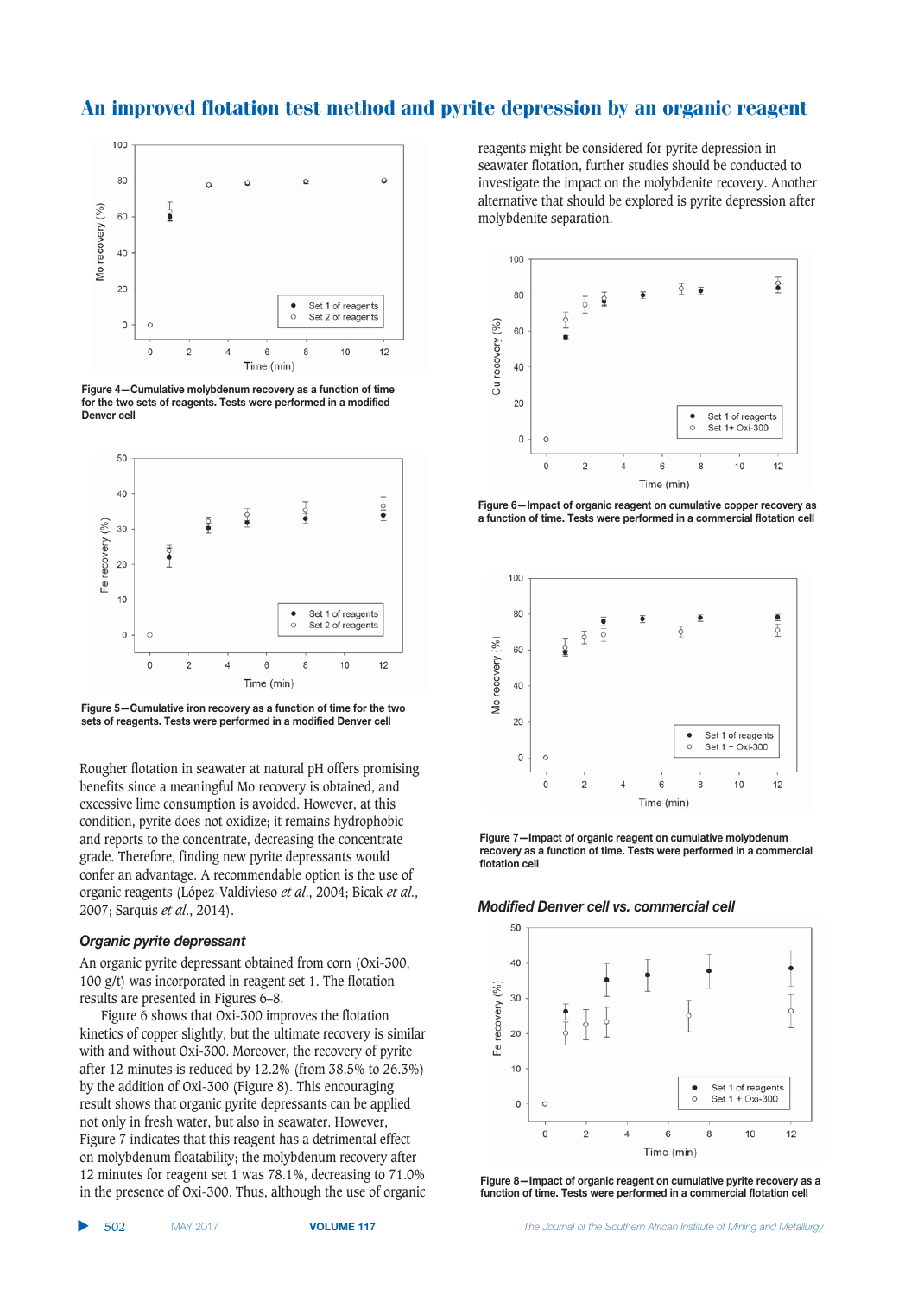Figure 9 shows the standard deviations for the recoveries of Cu, Mo, and Fe after 12 minutes' flotation in the modified Denver cell and the commercial cell. Interestingly, higher standard deviations were always assigned to the conventional flotation cell, indicating that the experiments performed in the modified Denver cell have better reproducibility. This might be explained by the impeller and shaft configuration in the modified Denver cell, which are driven from below the cell, allowing the whole froth surface to be scraped with a paddle at a constant depth and rate. The automatic pulp level detection and control may also contribute to the reliability of the tests.

## *Modelling*

Figures 10 and 11 show the fast/slow-floating model fitting (Equation [1]) for the flotation of copper in the modified Denver cell and commercial cell, respectively. The model was applied to all the tests previously reported, and the parameters are summarized in Tables III and IV.

The fast/slow-floating model captures very well the experimental data, and for all cases the goodness of fit (GoF) was higher than 0.999. The parameters obtained from the model (Tables III and IV) are used to calculate the indicator *K* (Equation [2]), which represents the flotation kinetic global performance and includes both flotation rate and maximum recovery.







**Figure 10-Flotation kinetics of copper in modified Denver cell. Symbols**  $25$  are experimental data, and solid curves are obtained by the fast/slowfloating model



**Figure 11-Flotation kinetics of copper in the commercial cell. Symbols**  $25$  are experimental data, and solid curves are obtained by the fast/slowfloating model

#### *Table III*

**Parameters obtained by fitting the fast/slow-235** floating particles model to experimental data. Tests **performed at natural pH with two sets of reagents**  $\mathbf{F}$  in modified Denver cell

| Mineral-set<br>of reagents | $R_{\scriptscriptstyle \infty}$ | $k_{\rm s}$ | k,   | Φ    | Κ    |  |  |  |
|----------------------------|---------------------------------|-------------|------|------|------|--|--|--|
| Cu-set 1                   | 89.2                            | 0.38        | 1.59 | 0.73 | 91.3 |  |  |  |
| Cu-set 2                   | 89.5                            | 0.29        | 1.60 | 0.81 | 92.3 |  |  |  |
| Mo-set 1                   | 79.9                            | 0.22        | 1.51 | 0.95 | 83.0 |  |  |  |
| Mo-set 2                   | 81.0                            | 0.15        | 1.67 | 0.95 | 84.8 |  |  |  |
| Fe-set 1                   | 35.1                            | 0.15        | 1.37 | 0.80 | 35.5 |  |  |  |
| Fe-set 2                   | 37.7                            | 0.16        | 1.49 | 0.78 | 38.4 |  |  |  |

#### *Table IV*

**Parameters obtained by fitting the fast/slow-2353:33 floating model to experimental data. Tests performed at natural pH with set 1 of reagents and testing an organic pyrite depressant (Oxi-300). Flotation tests conducted in the commercial cell** 

| Mineral-set<br>of reagents | $R_{\scriptscriptstyle{\infty}}$ | k.   | k,   | ф    | s    |
|----------------------------|----------------------------------|------|------|------|------|
| Cu-set 1                   | 83.9                             | 0.32 | 1.54 | 0.78 | 86.9 |
| Cu-set 1+oxi-300           | 86.6                             | 0.29 | 2.59 | 0.76 | 93.0 |
| Mo-set 1                   | 78.1                             | 0.30 | 1.56 | 0.95 | 81.3 |
| Mo-set $1+$ oxi-300        | 71.0                             | 0.27 | 2.34 | 0.92 | 76.7 |
| Fe-set 1                   | 38.5                             | 0.27 | 1.51 | 0.81 | 39.5 |
| Fe-set 1+oxi-300           | 23.6                             | 0.23 | 2.68 | 0.77 | 28   |

From Table III it is seen that *K* is very similar for Cu and Mo flotation kinetics. However, a small difference is noted for Fe, where *K* indicates that the global floatation performance is higher with reagent set 2.

The values of *K* obtained for the tests in the commercial cell (Table IV) indicate that the flotation kinetics of copper are benefited by the organic pyrite depressant, since *K* increased from 86.9 to 93.0. In the case of molybdenum, *K* was reduced from 81.3 to 76.7, indicating that the organic reagent has a detrimental effect on global flotation performance. Moreover, it is proved that the reagent promotes pyrite depression, since *K* decreased from 39.5 to 28.4.

The fast/slow-floating model is thus appropriate to describe the flotation kinetics of copper-molybdenum ores in